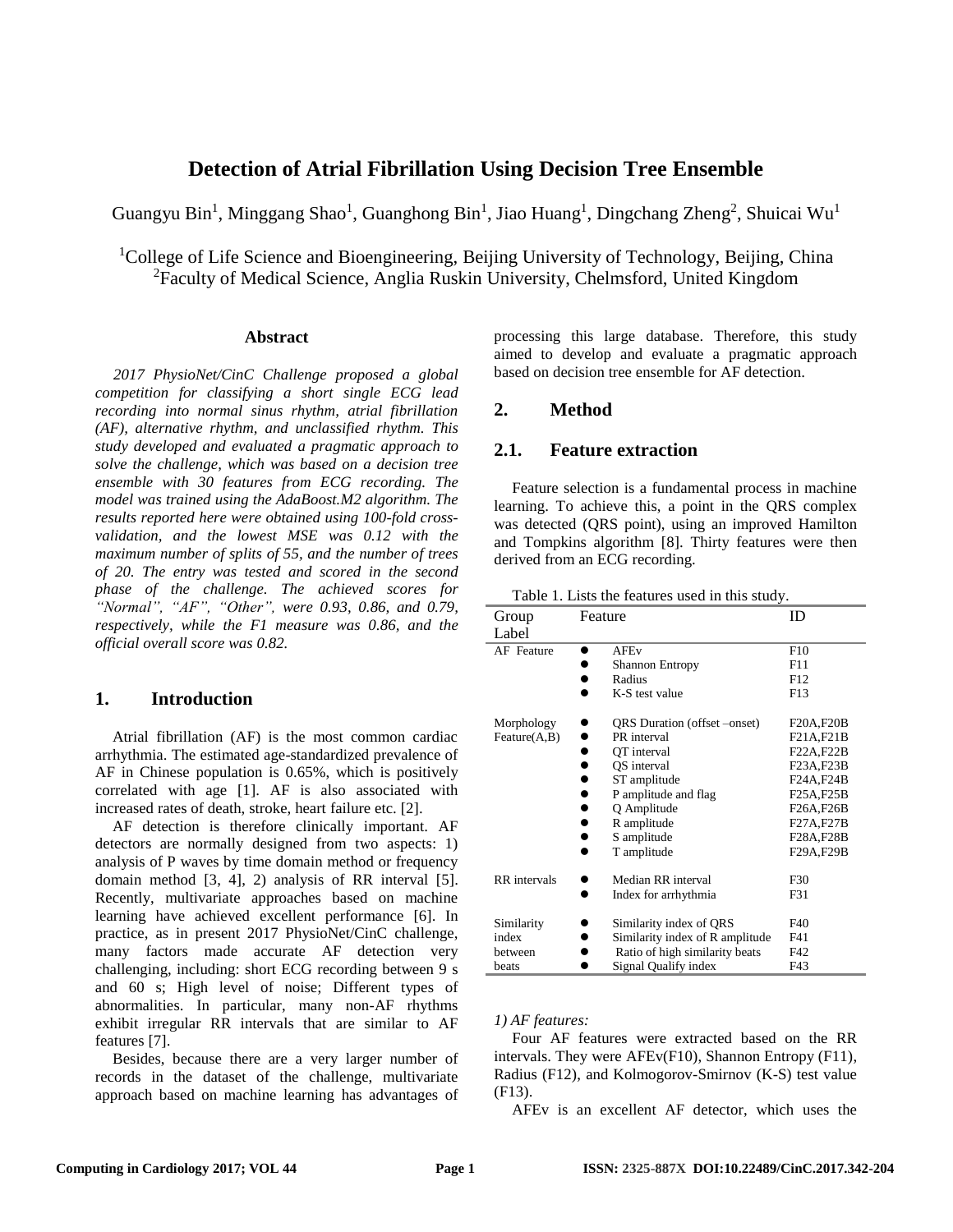Lorenz distribution of a time series of RR intervals [9]. Shannon Entropy measures the irregularity of heartbeats, which is also widely used in AF detection area [10]. K-S test value has shown exceptional accuracy for classifying AF and sinus rhythm [11]. Moreover, a simple feature, Radius was proposed here, which was consider to be effective for short ECG recordings, Specifically, the Radius was defined as the radius of the smallest circle which takes the 60% area in the normalized Lorenz plot of dRR intervals.

#### *2) Morphology features:*

The absence of P waves is an important feature for AF detection. Long PR interval, width QRS, ST value are also related to abnormal beats. Because of the high noise level, two improved methods (ECGPUWAVE Osealib) were applied separately for extracting ten morphology features in this study (F20A-F29A for ECGPUWAVE, F20B-F29B for Osealib), as listed in Table 1. The ECGPUWAVE, an open source QRS detector and waveform limit locator [12], has shown excellent performance for P wave and QRS detection. Osealib is another open source tool for detecting beats and classifying arrhythmias [13].

#### *3) RR interval features:*

It is known that average heart rate during a recording could provide meaningful information for Tachycardia and bradycardia. In the present study, Median RR interval (F30) over whole recording was used.

Since large proportion of "Other" records have arrhythmia, an index of arrhythmia (F31) from Tsipouras's method was derived, which was based on knowledge-based rules derived from three continues RR intervals [14].Those rules included:

Rule 1: 
$$
1.2 * RR2 < RR1
$$
 and  $1.3 * RR2 < RR3$ 

Rule 2:  $|RR1 - RR2| < 0.3 * MRR$ 

$$
and (RR1 < 0.8 * MRR \text{ or } RR2 < 0.8 * MRR)
$$
\n
$$
and RR3 > 0.6 * (RR1 + RR2)
$$

Rule 3:  $|RR3 - RR2| < 0.3 * MRR$ 

 $and(RR2 < 0.8 * MRR \text{ or } RR3 < 0.8 * MRR)$ and  $RR1 > 0.6 * (RR2 + RR3)$ 

Rule 4:  $RR2 > 1.5 * MRR$  and  $1.5 * RR2 < 3 * MRR$ where  $RR1$ ,  $RR2$  and  $RR3$  represent three continues

where RR intervals, and  $MRR$  were from the average RR interval of five nearest beats.

#### *4) Similarity index between beats:*

The similarity of ECG beats in a recording was computed from the correlation of QRS wave and R amplitude, from which three features (F40-F42), were obtained. Furthermore, the fluctuation of isoelectric level (from the T wave offset of previous beat to P wave onset of current beat) was quantified to evaluate the signal qualify of each beat, and a statistic value, Signal Qualify index (F43) was also obtained to evaluate the quality of a recording .

## **2.2. Classification**

Decision trees based classifier models were utilized throughout this study. Decision trees are one of the most widely used classification models due to their interpretability and the availability of efficient and scalable learning algorithms [15]. The function "fitctree" in MATLAB was used for fitting binary classification decision tree. The depth of the trees can be controlled by the parameters of "maximal number of decision splits" and "minimum number of leaf node observations". Crossvalidation was used for optimizing the depth of the trees.

Furthermore, a decision tree ensemble was trained using the adaBoost.M2 algorithm [16]. The function "fitensemble" in MATLAB was used for fitting a decision tree ensemble. The number of trees, the key parameters, was determined from 100 fold crossvalidation.

## **3. Results**

### **3.1 Scores with a binary classification**

An ECG expert was asked to re-label some of the recordings, and 207 labels were updated. After re-labeling, there were 8528 recordings in the training dataset, 284 recordings for "Noise", 4949 recordings for "Normal", 736 recordings for "AF", and 2059 recordings for "Other".

A binary classification decision tree model was trained with the  $8528 \times 30$  data. Fig.1 represents the trend of cross validation errors as a function of the maximal number of decision splits. A lowest error 0.13 was achieved with the maximal number of decision splits of 55. We submitted an entry using the obtained model, and the scores were 0.91, 0.83, and 0.76 for "Normal", "AF", "Other", respectively. The final F1 measure was 0.84.



Figure 1. Cross validation classification errors against the maximal number of decision splits.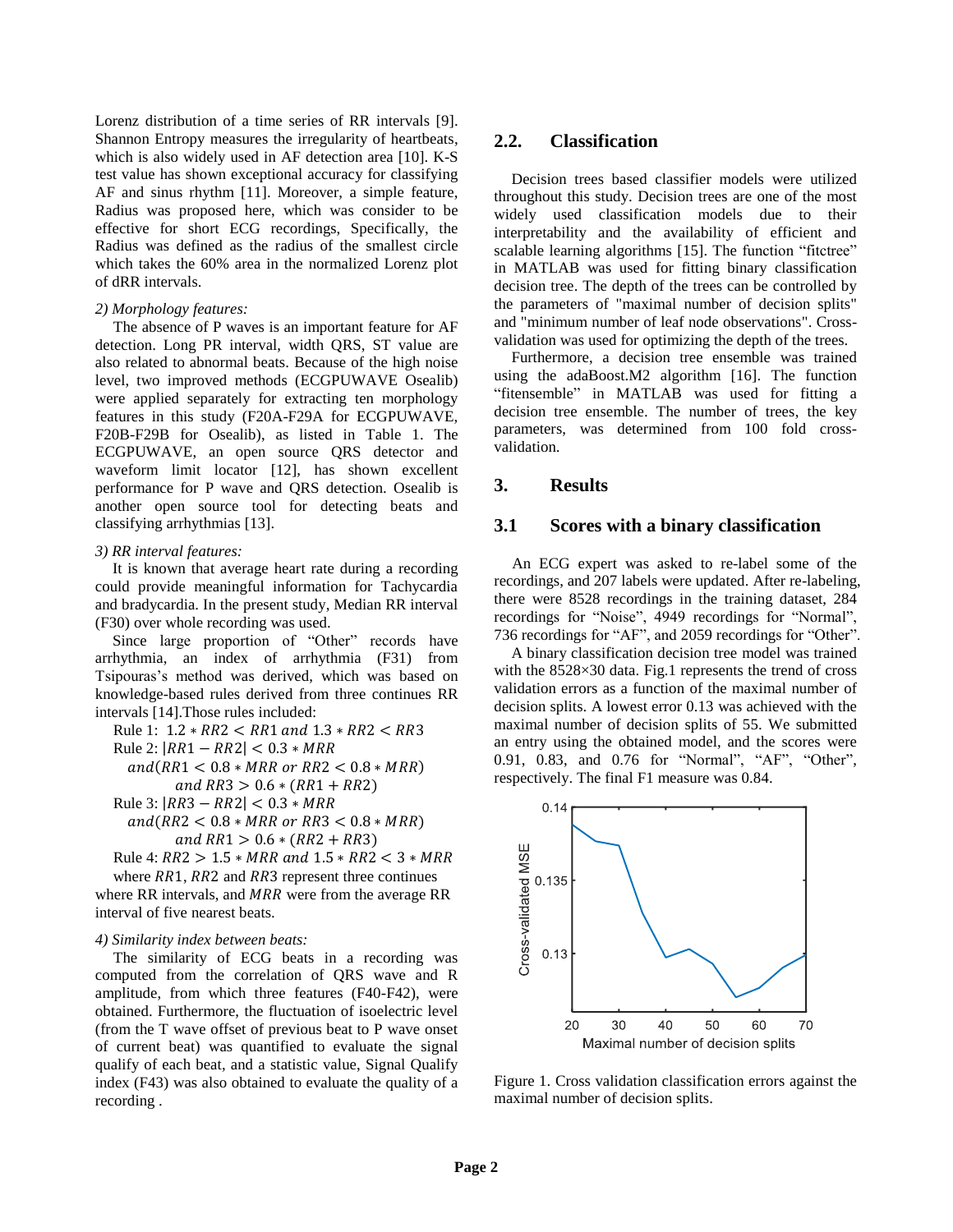# **3.2 Identification of key features**

This study employed thirty features for AF detection. . In order to identify which features contributed more to our classifier, an ensemble of bagged decision trees was applied to investigate the importance of individual features.

As shows in Fig2, Index for arrhythmia (F31), Median RR interval (F30) are the most important ones. AFEv (F10) contributes the most for AF classification, followed by K-S test value (F13) and Radius (F12). The four features (F42, F43, F40, F41) of Similarity index of beats can a may have contribution to noise classification. QRS Duration (F20B) which is imported for diagnosis abnormal beats also be selected. P wave amplitude (F25A, F25B) and PR interval (F21B) is imported for diagnosis the disease such as AF, AV block etc. Those selected features are consistent with the doctor experience.



Feature ID

Figure 2. Illustration of the importance of different features. Only the most important 13 features are shown.

### **3.3 Scores with decision tree ensemble**

A decision tree ensemble was trained using the adaBoost.M2 algorithm. Fig3 represents the cross validation classification errors as a function of the number of decision trees. A lowest error 0.12 was achieved with number of decision trees of 20. We submitted an entry using the obtained model, and the scores for "Normal", "AF", "Other", were 0.93, 0.86, and 0.79, respectively. The final F1 measure was 0.86.

# **4. Discussion**

This study proposed machine learning based

multivariate approach for AF detection. Serval carefully selected features were extracted from short ECG



Figure 3. Cross validation classification errors with different number of decision trees.

recording, and a decision tree ensemble was trained to classify the recordings. The present approach showed excellent AF detection performance with the achieved scores of 0.93, 0.86, and 0.79 for "Normal", "AF", "Other", respectively, and the final F1 measure of 0.86.

In order to further improve the AF detection performance, the following aspects could be considered in the future study:

- 1) Improve the detection accuracy of P wave;
- 2) More accurate labels may help improve the accuracy;
- 3) Deep learning may be a good selection.

Nevertheless, our study has demonstrated that the algorithm using a decision tree ensemble for AF detection could achieve acceptable detection accuracy, providing evidence for its clinical application.

#### **Acknowledgements**

This work was supported by the National Natural Science Foundation of China (No.71661167001).

#### **References**

- [1] Zhou Z, Hu D. An epidemiological study on the prevalence of atrial fibrillation in the Chinese population of mainland China. Journal of epidemiology, 2008, 18(5): 209-216.
- [2] Camm A J, Kirchhof P, Lip G Y H, et al. Guidelines for the management of atrial fibrillation: the Task Force for the Management of Atrial Fibrillation of the European Society of Cardiology (ESC). European heart journal, 2010, 31(19): 2369-429.
- [3] Dilaveris P E, Gialafos E J, Sideris S K, et al. Simple electrocardiographic markers for the prediction of